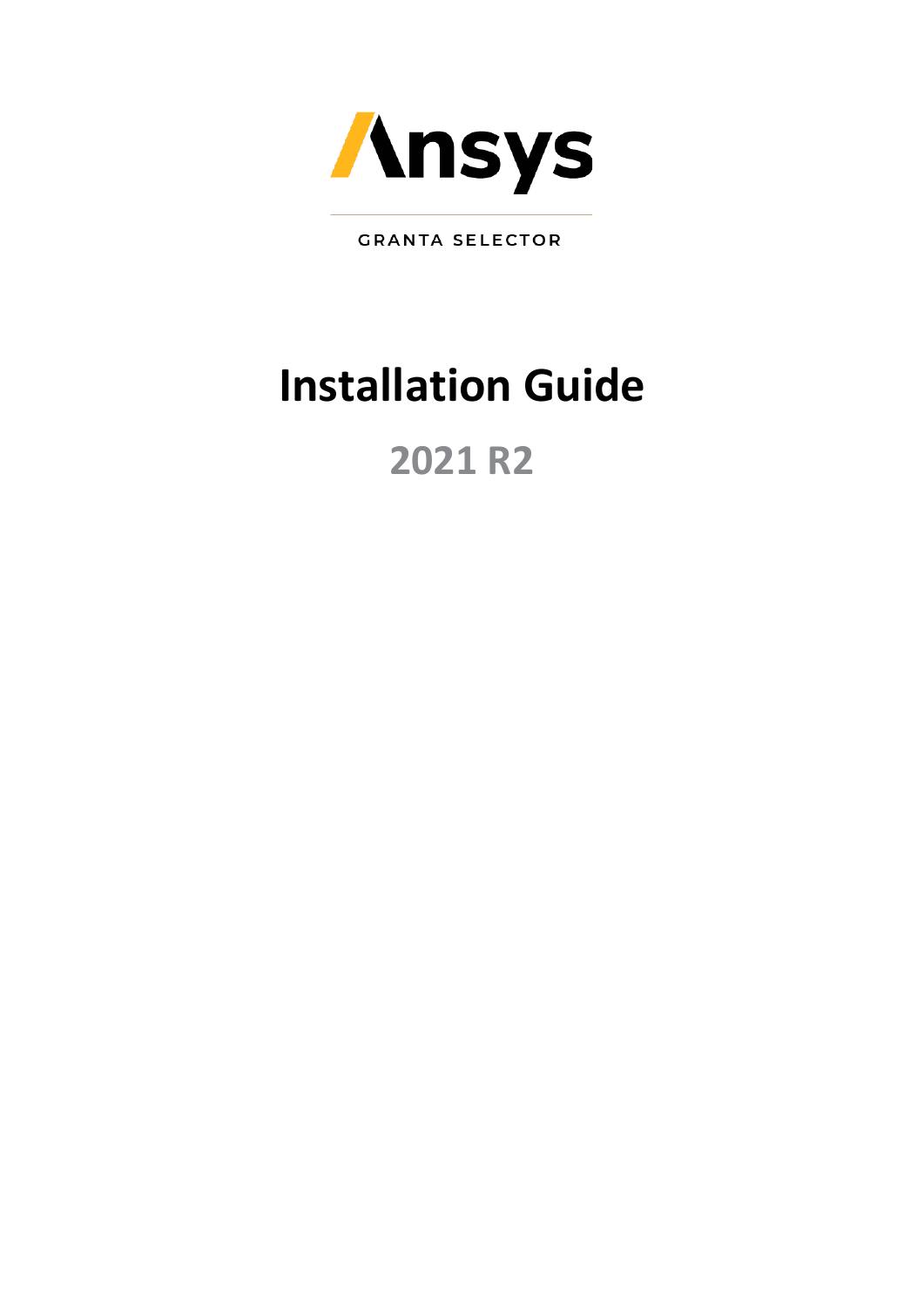## Table of Contents

| $\mathbf{1}$  |               |  |
|---------------|---------------|--|
|               | 1.1           |  |
|               | 1.2           |  |
|               | 1.3           |  |
| $\mathcal{P}$ |               |  |
|               | 2.1           |  |
|               | $2.2^{\circ}$ |  |
|               | 2.3           |  |
|               |               |  |

## <span id="page-1-0"></span>Document conventions

### In this document:

❖ Each instruction is shown on a gold background, like this.

More details appear below the main instruction.

Text on elements in the software or installer (such as buttons, dialogs and tabs) appears in bold, **like this**. The names of files, databases, and documents are emphasised *like this*. Words and numbers that you type as you follow the instructions appear in monotype, like this.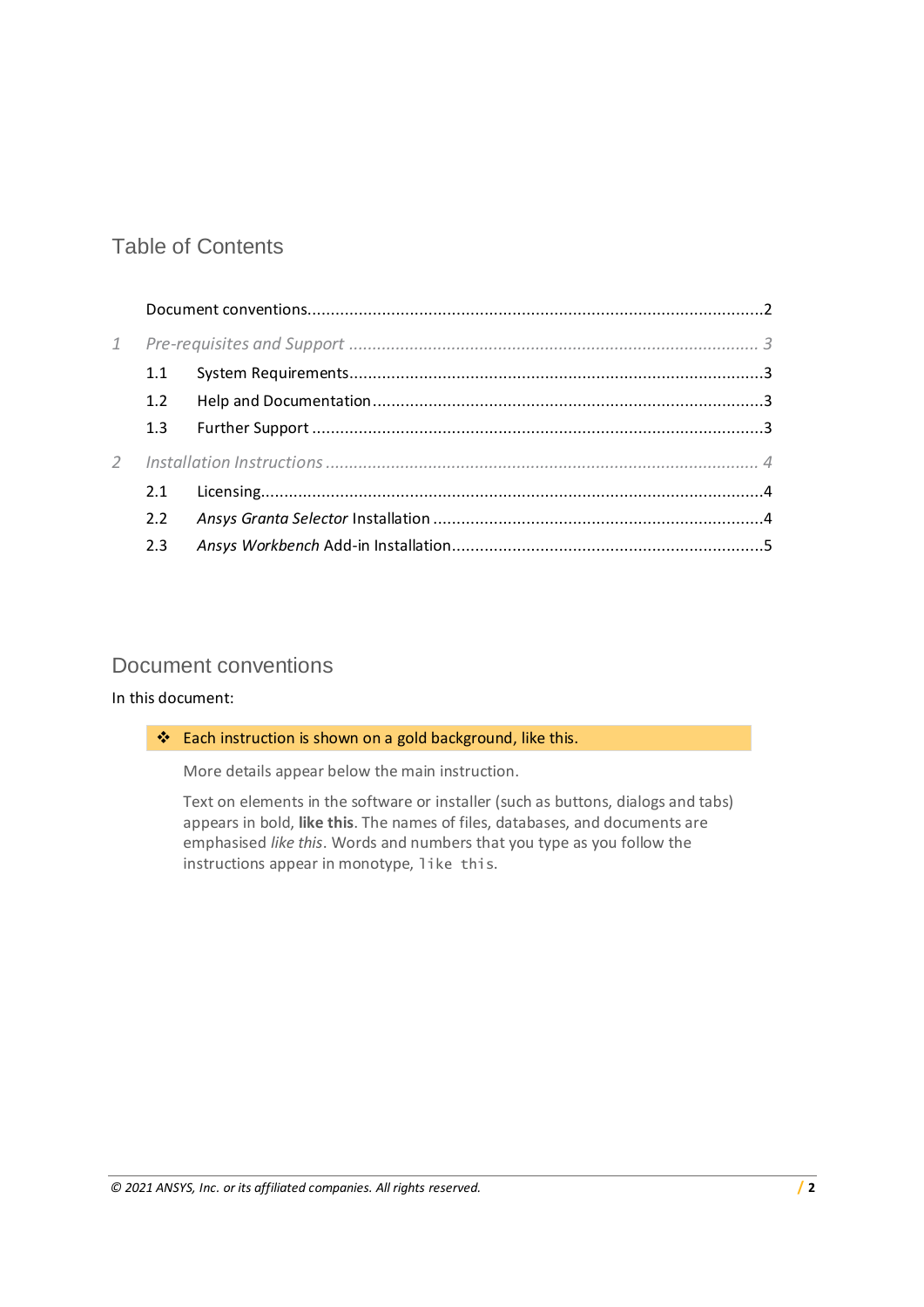## <span id="page-2-0"></span>**1 Pre-requisites and Support**

## <span id="page-2-1"></span>1.1 System Requirements

To install *Ansys Granta Selector* you will need:

- Microsoft<sup>®</sup> Windows<sup>®</sup> 10 operating system (32-bit or 64-bit)
- 4 GB of RAM
- 4 GB of available hard disk space
- Microsoft .NET Framework version 4.7.2, Microsoft Report Viewer 2010 SP1, and Microsoft VC 141 redistributable (if these are not already installed on your computer, they will be downloaded and installed during the *Granta Selector* installation process)
- Your *Ansys FlexNet* license server name and port number
- Administrator rights and internet access

## <span id="page-2-2"></span>1.2 Help and Documentation

*Granta Selector* comes with both online and offline software help. This can be accessed through the Help menu or by pressing F1. Help topics cover:

- Core functionality and tools
- Available data and the architecture of Granta databases
- Calculations used by the software

Additional resources for new or returning users are available on th[e Getting Started](https://grantadesign.com/industry/support/ces-selector/getting-started/) pages or the [Ansys Learning Hub](https://jam8.sapjam.com/groups/c3dqpoFyMGQdTxaBx0A0Pd/overview_page/fmzmavlEDJrHH8Cr9LCm4U) (login required for the Learning Hub).

## <span id="page-2-3"></span>1.3 Further Support

For further help and support related to use of the software, visit the Granta [Selector Support Site](https://grantadesign.com/industry/support/ces-selector/) or email Technical Support on [support@grantadesign.com.](mailto:support@grantadesign.com?subject=Granta%20Selector%202021%20R2%20Installation)

For help and support related to licensing, download and installation, visit the Ansys Customer Portal [Installation and Licensing Help and Tutorials](https://support.ansys.com/AnsysCustomerPortal/en_us/Downloads/Installation+and+Licensing+Help+and+Tutorials) page (login required). Th[e Licensing Guide](https://support.ansys.com/portal/site/AnsysCustomerPortal/template.fss?file=/ANSYS+Customer+Portal/staticassets/GettingStarted/2021R2/ANSYS_Inc._Licensing_Guide.pdf) is an excellent introduction to the basic licensing set-up.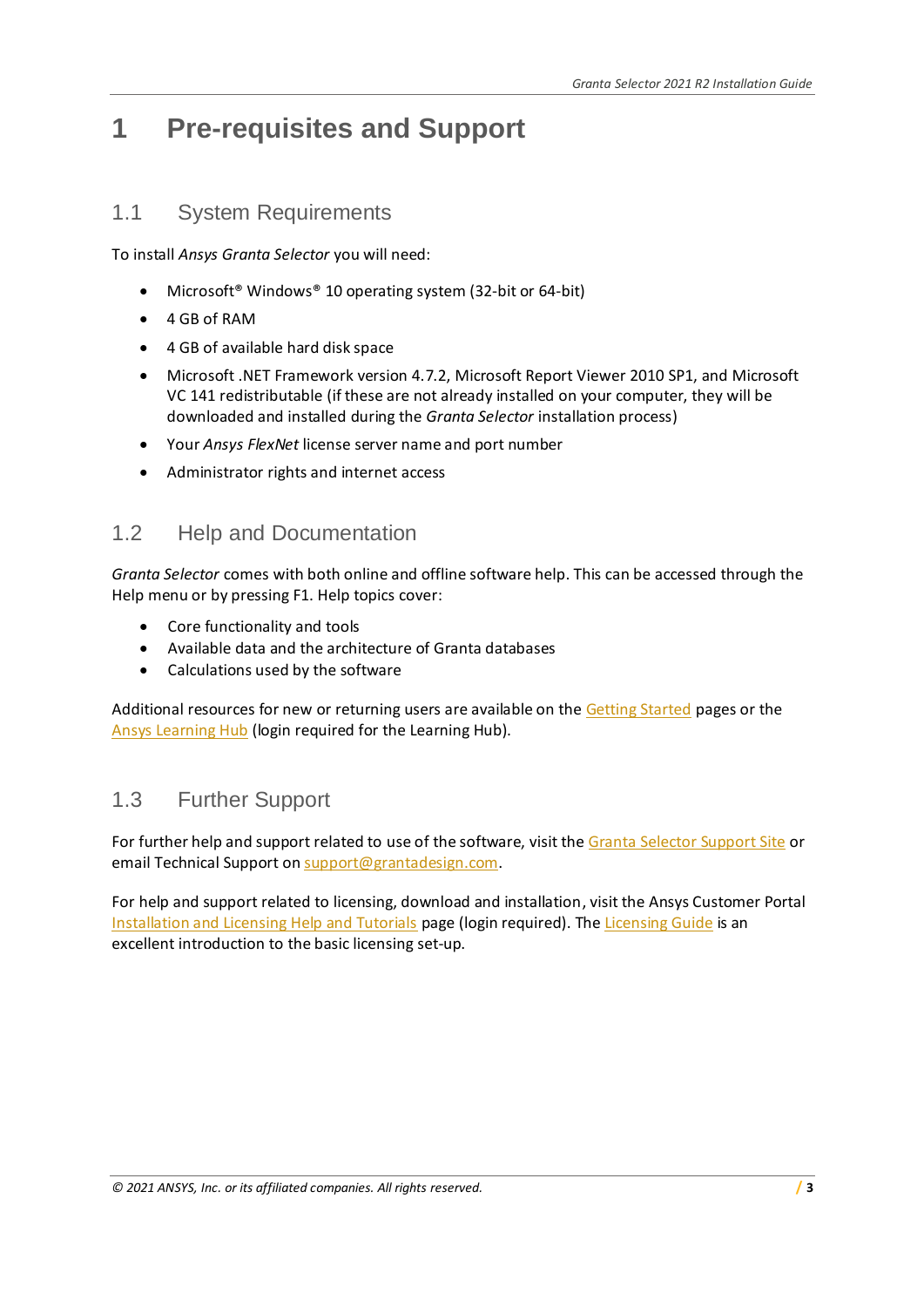## <span id="page-3-0"></span>**2 Installation Instructions**

If you have previously installed *CES Selector* or *Granta Selector*, you do not need to uninstall it before installing *Granta Selector 2021 R2*. The software must be installed on a local drive.

## <span id="page-3-1"></span>2.1 Licensing

*Granta Selector 2021 R2* has a flex-enabled, floating concurrent license model. The software itself is installed locally and may be installed on as many machines as needed, but requires access to a FlexNet license server and a license file to run.

**Note:** If you have also installed *Granta Selector 2021 R2 Classic*, you may experience incorrectly displayed databases due to licensing conflicts. We recommend uninstalling *Granta Selector 2021 R2 Classic*; each version can be viewed independently in the Windows **Add/Remove Programs** dialog.

## <span id="page-3-2"></span>2.2 *Ansys Granta Selector* Installation

Before installing *Granta Selector 2021 R2*, you will need to have set up an *Ansys FlexNet* license server and added your *Granta Selector* license file to it using *Ansys License Manager* (also available from the Ansys Customer Portal [Download Center\)](https://support.ansys.com/AnsysCustomerPortal/en_us/Downloads/Current+Release). For an excellent introduction and step-by-step tutorials for each stage of the process, see the Ansys [Licensing Guide](https://support.ansys.com/portal/site/AnsysCustomerPortal/template.fss?file=/ANSYS+Customer+Portal/staticassets/GettingStarted/2021R2/ANSYS_Inc._Licensing_Guide.pdf) (login required).

To install *Granta Selector 2021 R2*:

❖ Go to the [Download Center](https://support.ansys.com/AnsysCustomerPortal/en_us/Downloads/Current+Release) on the Ansys Customer Portal.

You will need your Customer Portal login details.

❖ Expand the **Primary Packages** header and click the **Granta Selector** button.

*Granta Selector* is listed under *Materials* on the right-hand side; click on the yellow Help  $\bullet$  icon for package details.

Save File *GRANTASELECTOR\_2021R2\_WINX64.zip* when prompted.

❖ Extract the files, and double-click the installer: *selector\_setup.2021\_R2.exe*.

Read and accept the license agreement, and choose a location on your local drive to install *Granta Selector*.

❖ Configure *Granta Selector* to connect to your license server.

Enter the name and port number of your *FlexNet* license server. You may need to configure your firewall using *Ansys License Manager* to allow use of the port.

The default port number for *FlexNet* license servers is *1055*; the installer automatically populates the **Server port number** field with this value.

Optional: Name up to 2 more redundant license servers.

❖ Click **Install**.

*<sup>© 2021</sup> ANSYS, Inc. or its affiliated companies. All rights reserved.* **/ 4**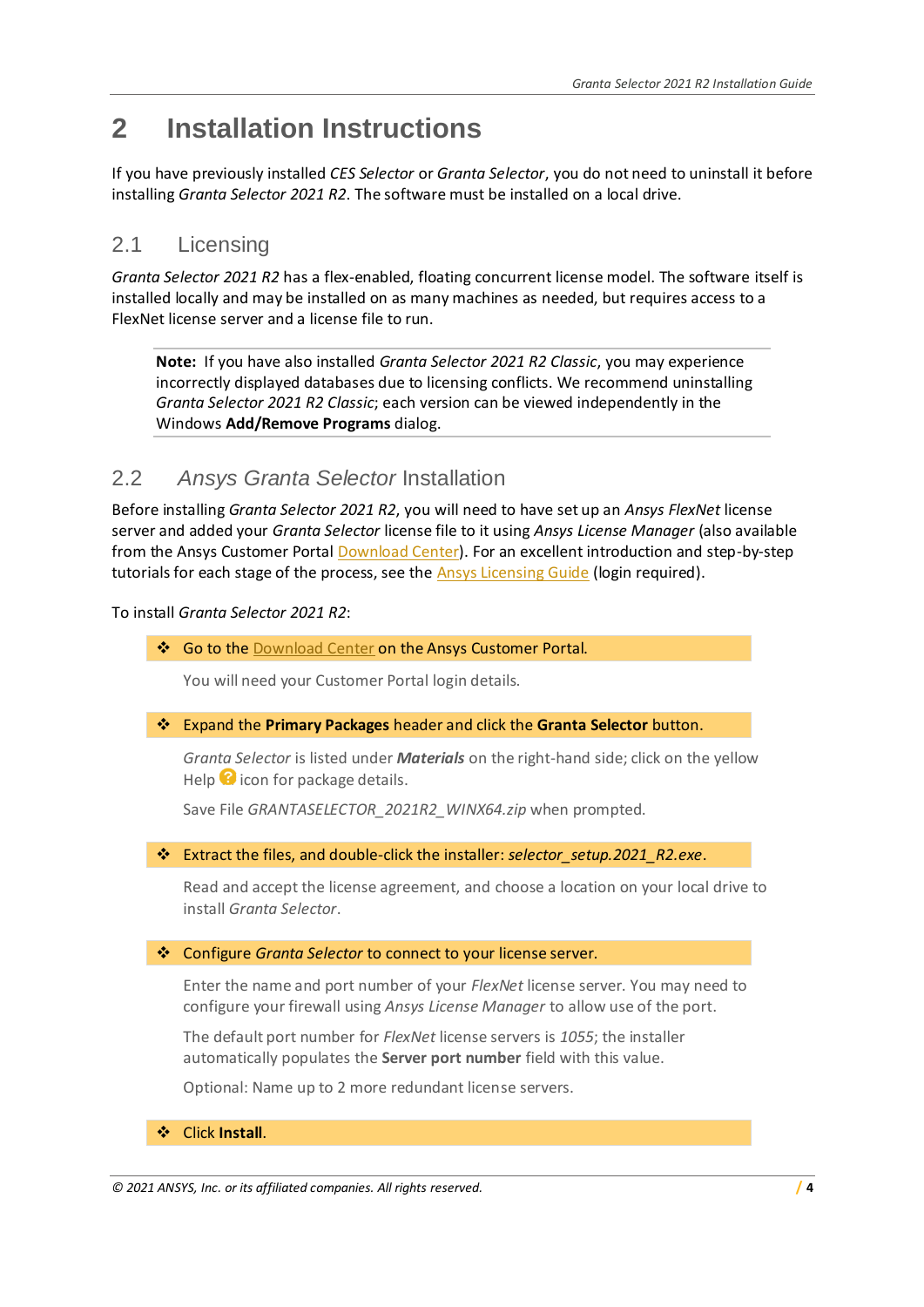## <span id="page-4-0"></span>2.3 *Ansys Workbench* Add-in Installation

### **2.3.1 When** *Granta Selector* **is installed after** *Ansys Workbench*

#### ❖ Follow the standard installation instructions above.

The *Granta Selector* add-in for *Ansys Workbench* will automatically be installed with the software.

### **2.3.2 When** *Granta Selector* **is installed before** *Ansys Workbench*

#### ❖ Install *Ansys Workbench.*

#### ❖ Install the add-in using one of the following methods:

- A. Re-run the *Granta Selector* installer (*selector\_setup.2021\_R2.exe*)
- B. Manually run *Selector\_Addin.RX.msi*, located in the *packages* folder (in the same folder as the installer), where **RX** is the release number for your version of *Ansys Workbench*.

**Note:** If you have more than one version of *Ansys Workbench* installed, the *Granta Selector* installer will run all applicable add-in *.msi* files, or manually run the *.msi* files for all versions separately.